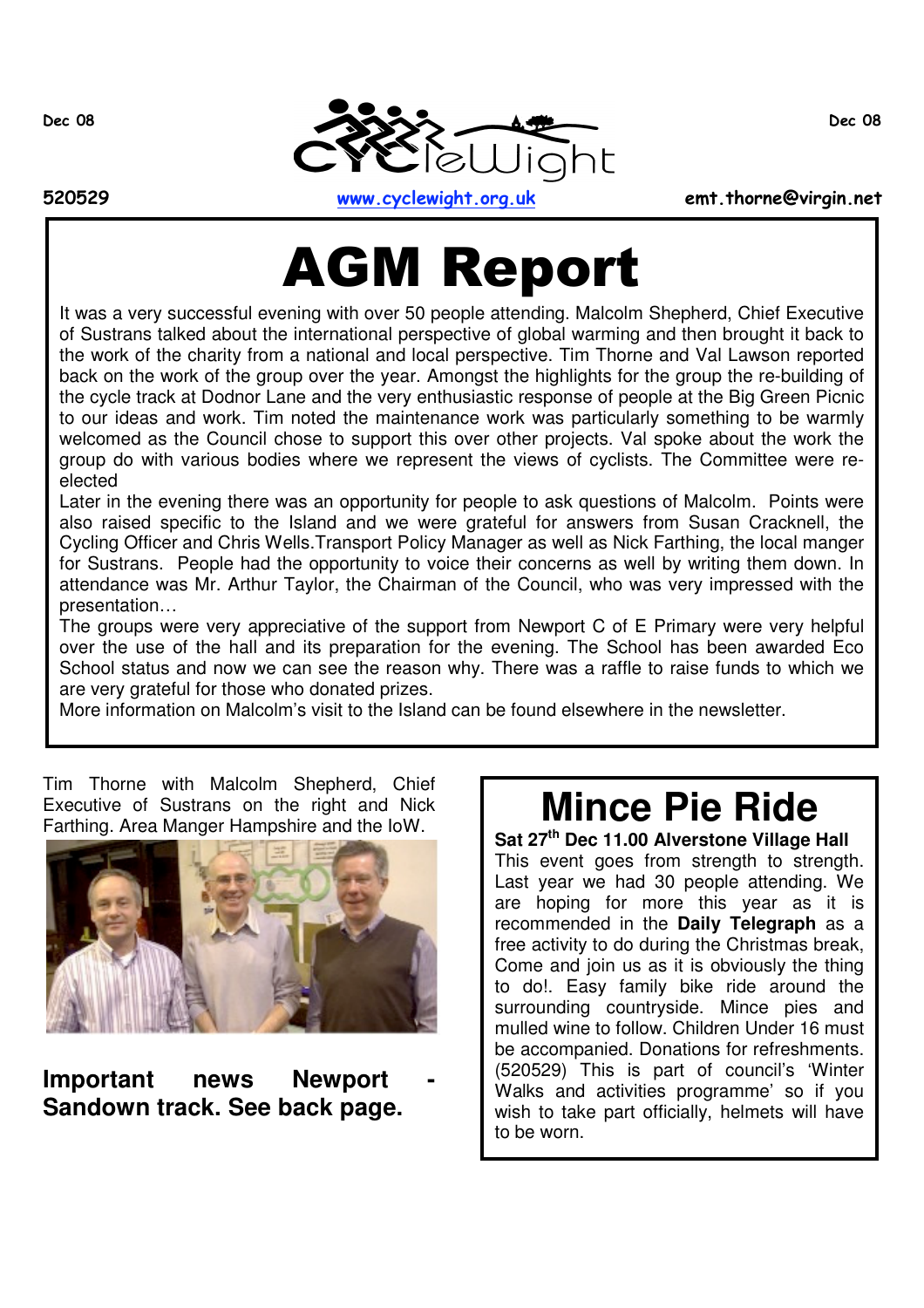#### **Malcolm Shepherd's visit**

You may remember from the previous newsletter that Malcolm was to visit the Island for the whole day before attending the AGM. This he did with Susan Cracknell the Cycling officer along with Tigg the Sustrans Ranger organizing him an itinerary of seeing projects and meeting people.

The whole day was a great success. Malcolm visited a variety of sites around the Island looking at the work of the Council in supporting cycling as well as specific Sustrans projects such as improving the look of the cycle tracks and the National Cycle Network routes.

He was particularly impressed by the project at 9 Acres field where there is a community group who wish to make it be a more useful space. This will include facilities which can be used to do cycle training He had not seen any idea like this nationally and took away details to look at which national bodies may wish to support such a project. Local representatives of Sustrans as well officers of the council accompanied him during the day. He also met David Pugh, the Leader of the Council which was a very worthwhile meeting.

Malcolm had not been to the Island before and was so impressed by the work and opportunities that could be developed here. He has promised to come back in April to spend more time on the Island. As you can imagine this is a major coup for a national figure of such a large charity to make such an undertaking. It is important that this fact is made known to all manner of people in public life. The Island can only benefit if someone of such standing is willing to give of his time. It is also important to make people aware of the asset that we have around us and if used properly can promote a healthy life style and support employment.

#### **Committee Members**

The committee is keen to have as many people as possible to join them as possible. This means some of the work can be shared as well as further inspiration can be given to the group. If you do have a little time to share please do consider this seriously. It is much more fun than it may seem and so much has been achieved in the last few years. We do need to keep up the good work. If you are interested to know more do ring Tim on 520529.

#### **Things to do**

Tigg, the Island Ranger for Sustrans, has been running volunteer groups improving parts of National Cycle Network on the Island. This has been very successful as many of us do appreciate the results. The work parties are now on a regular basis.

If you wish to have a bit of healthy outside exercise please ring Tigg on 527896 or e mail TIGGYTIGG@talktalk.net

Stuck on xmas day for something to do. Want to get the family really involved? Do you want there to be howls of how do they do that? **www.dothetest.co.uk** This is a brilliant web site with a very simple but effective message. It has won awards. Once you have looked at it. Please pass it on to everyone else you know as it has a wonderful and important point to make.

The next stage of the Core Strategy is now out for public consultation. This is important as at it sets the template for the Island with regards its future shape. There is a heavy emphasis on the sustainability so cycling should be well represented but it does need people to support proposals. It is not an easy document to access but it is important if you have the time to make a submission. The closing date  $9<sup>th</sup>$ Feb. You can view it in libraries and make comments by letter if you wish.

#### http://iow.limehouse.co.uk/portal/planning/cs/subcs

#### **Revetment**

This continues to raise its head above the parapet! (No you are not suffering from déjà vu) Some of the Council's from that area have asked the IoW Council once again to investigate the banning of cycling on the revetment even though there are no recorded incidents of accidents between cyclists and pedestrians. You have been warned, have your pens and keyboards ready!

#### **Wayfarers' 21st Anniversary**

On 3rd August the Wayfarers' had a 21st Anniversary Ride from Havenstreet to Godshill. The first ride,by John Palmer, Brian Whapham, Roger and Sue Blackwell, was on May 22nd 1983 from Wootton to Sunnyside Cafe. By July  $31<sup>st</sup>$  a list of rides was advertised. The first Island Randonnee took place in1986.

#### **Good websites**

http://www.veloist.com Run to encourage people to cycle with all kind of information on it. Aesthetically speaking it looks good too.

http://www.everydaycycling.com Same sort of thing but more **British**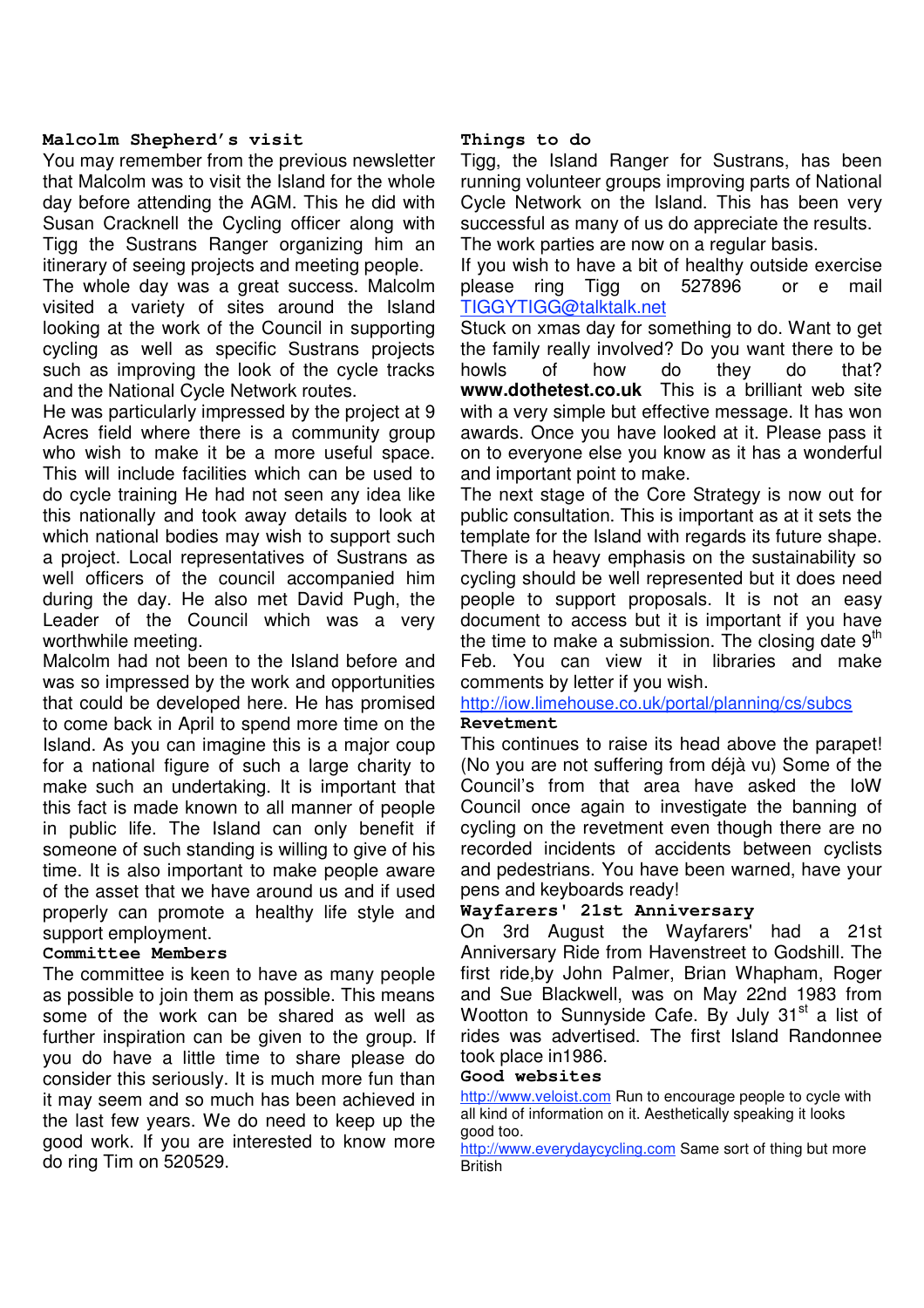# **Cycling in North Wales**

On 24th May we took 2 folding bikes and luggage to Chirk in North Wales because the bikes were disguised and folded in their bags we could use the Red Jet, a taxi to Southampton station and get on trains to Wolverhampton, Manchester and Chirk. Unfortunately this would have been impossible with non - folding bikes. Alex and Bob got soaked when returning from visiting the Wayfarer's Stone. We were then very lucky to have 10 days of sunshine. We took the train to Holyhead ( Anglesey) from where we followed Sustrans R8 ( Holyhead to Cardiff ). We left R8 to circuit the Llyn Peninsula. We rejoined it from Porthmadog to Machynlleth and the Centre for AlternativeTechnology. We stayed in Independent Hostels and B&Bs, which were all excellent. I was surprised at the extent of wilderness we discovered. R8 is very well signed. Anglesey is windy and the rest of the route has very steep hills. We needed bottom gear to get up short hills. Coed-y-Brenin Forest has excellent routes for serious mountain biking. Val Lawson

## **Inspiration Pt 1**

'' When the spirits are low, when the day appears dark, when work becomes monotonous, when hope seems hardly worth having, just mount a bicycle and go out for a good spin down the road, without thought of anything but the ride you are taking'' Arthur Conan Doyle

## **Pt 2**

Approximately 130 million bikes were made, world-wide, during 2007. This is more than double the number of cars. In Europe cycle sales have increased by14.6% in the past 5 years.

## **Pt 3**



# **From the Saddle**

There have been several articles of late that have made the point that the accident figures for cycling are falling. After a bit of investigation it appears the Island is in line with national trends. This is important, as the biggest reason for people saying they are unwilling to cycle is because of the perceived danger from cars. This is quite clear whenever you do such things as 'The Big Day Out' and the 'Green Picnic'. If the Island is to achieve its Eco Island status it is going to have to tackle the traffic issue. There is no doubt that cycling is on the increase, this is official from Council figures and for those of us who cycle every day it is obvious to see. The advent of bright cycle lights has made going down the Cowes cycle track a positive danger as you spend so much of your time blinded by the procession of cyclists coming the other way each evening!

The Council has recently won an award for its road safety campaign and must be congratulated for such an effective piece of work. If it passed you by it involved using pictures of local people. This effort has to be maintained. CycleWight need to harness this initiative and make it go much further. The obvious advantage to the Island from less traffic is healthier people, less noise, more space for everyone etc. In New Zealand they have begun working on a promotion, which is called, 'Share with Care'. This is not just targeted at pedestrians and cyclists on cycle tracks but on all road users. We have all seen that there have been occasions when posters have been put up on a series of lampposts and the message is effective as you pass four or five in a row. If this could be translated to such a road safety campaign it really would be getting the message over. This is just one idea. There have to be more linked to education as well as raising awareness that squeezing past cyclists when overtaking is not acceptable If you have any ideas on how to promote get this project going do get in touch with us.

> we're all on the same road.